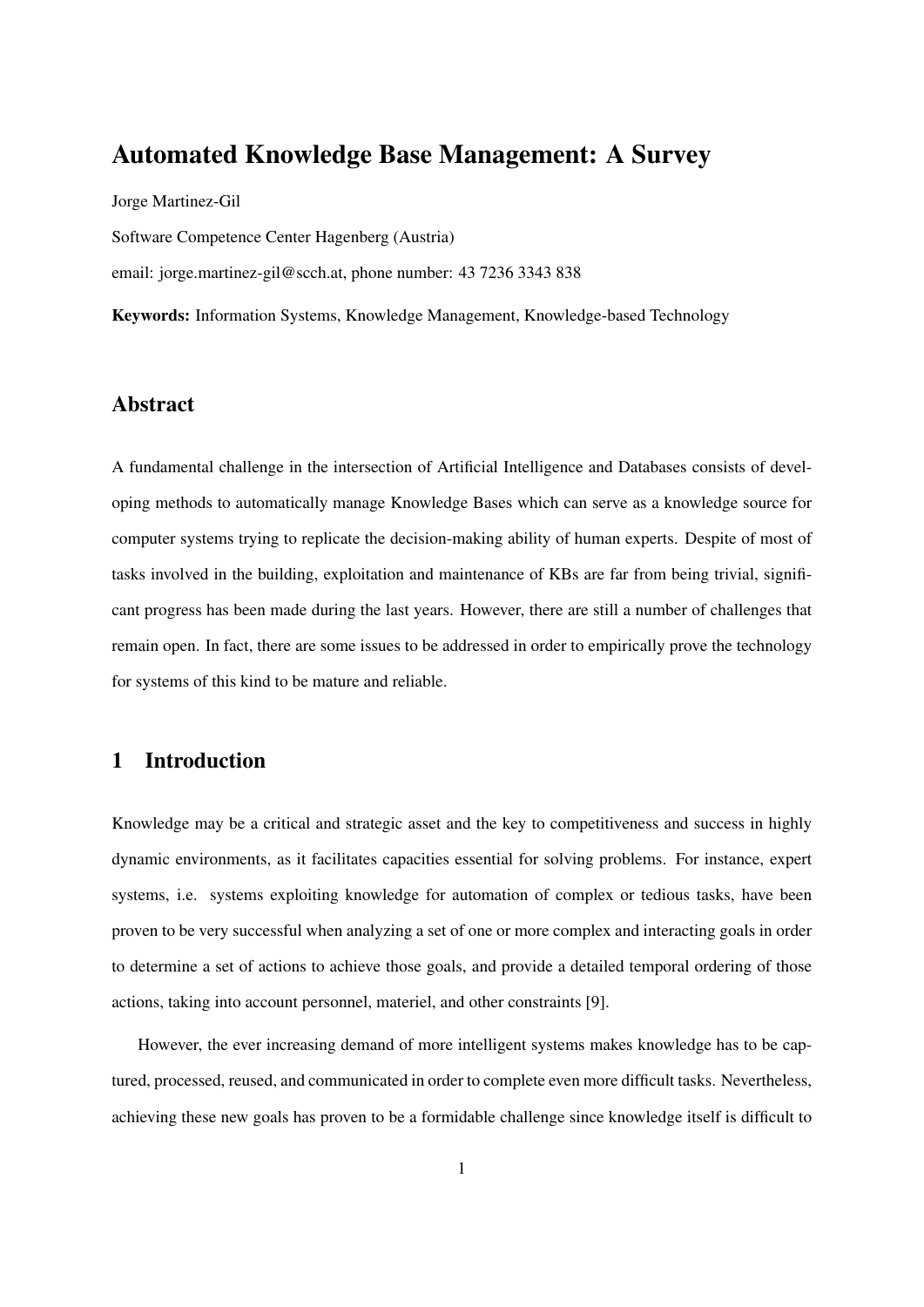explicate and capture. Moreover, these tasks become even more difficult in fields where data and models are found in a large variety of formats and scales or in systems in which adding new knowledge at a later point is not an easy task.

But maybe the major bottleneck that is making very difficult the proliferation of expert systems is that knowledge is currently often stored and managed using Knowledge Bases (KBs) that have been manually built [11]. In this context, KBs are the organized collections of structured and unstructured information used by expert systems. This means that developing a system of this kind is very expensive in terms of cost and time. Therefore, most current expert systems are small and have been designed for very specific environments. Within this overview, we aim to focus on the current state-of-the-art, problems that remain open and future research challenges for automatic building, exploiting and maintaining KBs so that more sophisticated expert systems can be automatically developed and practically used.

The rest of this work is structured as follows: Section 2 presents the state-of-the-art concerning automated knowledge-base management. Section 3 identifies the problems that remain open. Section 4 propose those challenges that should be addressed and explain how their solution can help in the advancement of this field. Finally, we remark the conclusions.

#### 2 State-of-the-art

Although the challenge for dealing with knowledge is an old problem, it is perhaps more relevant today than ever before. The reason is that the joint history of Artificial Intelligence and Databases shows that knowledge is critical for the good performance of intelligent systems. In many cases, better knowledge can be more important for solving a task than better algorithms [38].

It is widely accepted that the complete life cycle for building systems of this kind can be represented as a three-stage process: creation, exploitation and maintenance [14]. These stages in turn are divided into other disciplines. In Table 1 we can see a summary of the major disciplines in which the complete cycle of knowledge (a.k.a. Knowledge Management) is divided<sup>1</sup>.

<sup>&</sup>lt;sup>1</sup>In general, there is no agreement about the nomenclature used in the literature, but we will try to explain these discrepancies. In general we will use the expression a.k.a. (also knows as) for the same discipline receiving different names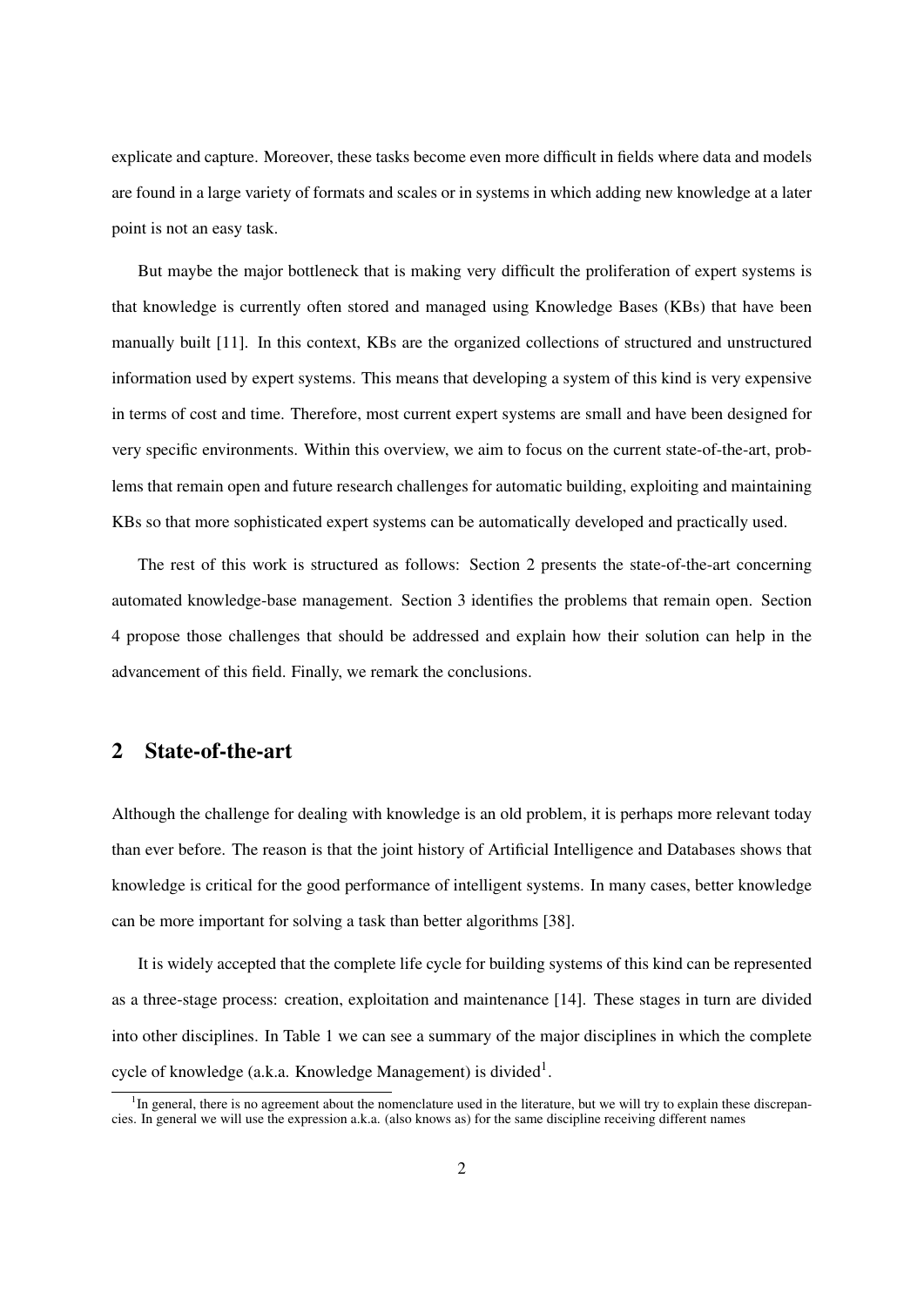| <b>Knowledge Creation</b>          | <b>Knowledge Exploitation</b> | <b>Knowledge Maintenance</b> |
|------------------------------------|-------------------------------|------------------------------|
| Knowledge Acquisition              | Knowledge Reasoning           | Knowledge Meta-Modeling      |
| Knowledge Representation           | Knowledge Retrieval           | Knowledge Integration        |
| Knowledge Storage and Manipulation | Knowledge Sharing             | Knowledge Validation         |

Table 1: Summary of concepts in the Knowledge Management field

Concerning the automatic creation of KBs (a.k.a. knowledge learning, knowledge extraction or knowledge generation), there are three major steps that should be fulfilled: automatic acquisition of the knowledge, appropriate representation of that knowledge, and storage and manipulation of the knowledge into the KB. These major steps are summarized below:

- The process of automatic **knowledge acquisition** starts by extracting concepts and relations among the concepts from texts or document libraries using some kind of methods for terminology extraction [7]. Then, concrete instances for these concepts should be also extracted [47]. This usually involves the use of natural language processing techniques [23]. Then statistical or symbolic techniques are applied to extract relations between the terms and concepts [17]. The intentional aspects of domain are formalized by means of a schema or ontology. Meanwhile, the extensional part is based on instances of concepts and relations on the basis of the given schema or ontology.
- Knowledge representation phase consists of providing a formal specification of a knowledge domain using some kind of logical notation to represent the concepts, properties for these concepts, relations among these concepts, and the underlying rules of that domain [5]. The conditions and constraints of knowledge formation and organization have to be formally specified [2]. A notation of this kind follows a logical specification using expressions and symbolical structures, such as taxonomies, classes, and axioms [43].
- Another important aspect consists of storing and manipulating large KBs. This means the design of a physical and logical support, on which applications and users can rely in order to store and share the knowledge [4]. This involves using standard ways to communicate knowledge units and retrieve them [15]. Metadata and annotations should be properly taken into account. Ignoring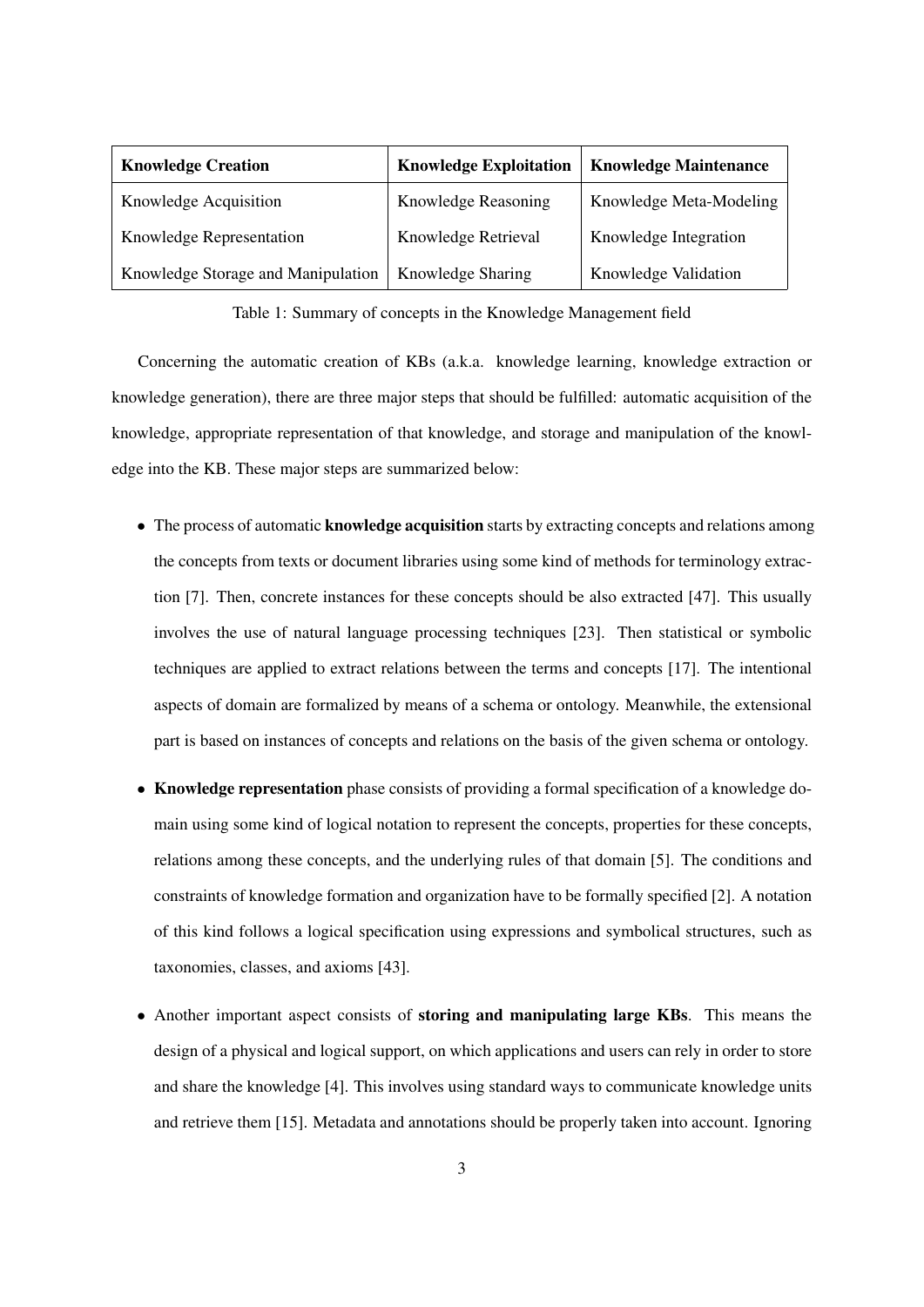the inherent inferential capability given by KBs each KB is also a database in the sense that there is a schema, i.e. the concepts and roles, and a set of instances. Therefore, adopting database technology as key method to address this issue is an idea adopted by most of the solutions.

Concerning the automatic exploitation of KBs (a.k.a. knowledge exploitation or knowledge application) can be divided in two subgroups: knowledge utilization and knowledge transfer. At the same time, the utilization of knowledge can be used for knowledge reasoning or for knowledge retrieval (in the way the Question and Answering  $(Q \& A)$  systems work [44]). Meanwhile, the purpose of knowledge sharing (a.k.a. knowledge exchange) is the process through which explicit or tacit knowledge is communicated to others.

- Knowledge reasoning consists of inferring logical consequences from a set of asserted facts or axioms [27]. The notion of a reasoner generalizes that of an inference engine, by providing a richer set of mechanisms to work with [46]. Formal specification is required in order to be able to process ontologies and reasoning on ontologies automatically. By reasoning, it is possible to derive facts that are not expressed in the KB explicitly. Some of the facts that can be automatically derived could be:
	- Consistency of ABox with respect to TBox, determine whether individuals in ABox do not violate descriptions and axioms described by TBox
	- Satisfiability of a concept, determine if a description of the concept is not contradictory
	- Subsumption of concepts, determine whether concept A subsumes concept B
	- Retrieval of individuals, find all individuals that are instances of a concept
	- Realization of an individual, find all concepts which the individual belongs to, especially the most specific ones
- Knowledge retrieval aims to help users or software applications to find knowledge that they need from a KB through querying, browsing, navigating and/or exploring [36]. The goal is to return information in a structured form, consistent with human cognitive processes as opposed to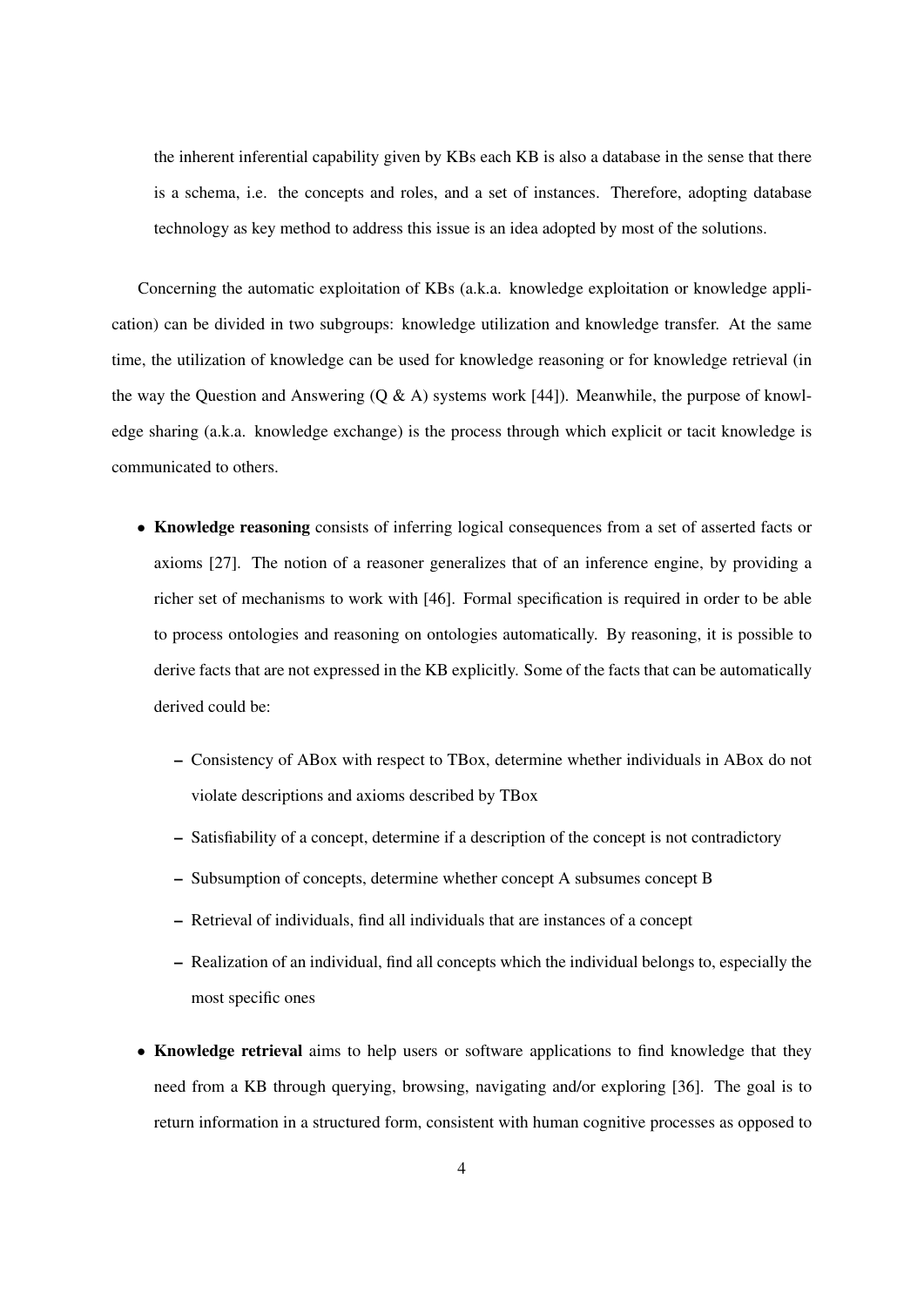plain lists of items [41]. It is important to remark that traditional information retrieval organize information by indexing. However, knowledge retrieval aims ti organize information by indicating connections between different elements [40].

• Knowledge sharing consists of exchanging knowledge units between entities so that each entity gets access to more than the knowledge it has been able to build up [28]. Obviously, each entity is then more prepared to make the correct choices in their field. In this way, unprecedented situations can be resolved satisfactorily. However, knowledge is currently exchanged inefficiently. This means that exchange mechanisms are restricted to very specific domains. This fact reduces knowledge propagation in space and time. To address this problem, the Knowledge Interchange Format (KIF) was designed [16]. KIF is a language designed to be used for exchange of knowledge between different expert systems by representing arbitrary knowledge units using the first order predicate logic.

Concerning the automatic maintenance of KBs (a.k.a. knowledge maintenance or knowledge retention), there are three important phases: knowledge meta-modeling, i.e. modeling knowledge about the KB, knowledge integration which consists on merging past and new knowledge, and knowledge validation to assure the correctness of the new knowledge added to the KB.

- Knowledge meta-modeling can be considered as a process for adding explicit descriptions (constructs and rules) of how a domain-specific KB is built [24]. In particular, this comprises a formalized specification of the domain-specific notations, a centralized repository about data such as meaning, relationships to other data, origin, usage, and format. This repository is mainly accessed by the various software modules of the KB itself, such as query optimizer, transaction processor or report generators.
- Knowledge integration is considered to be the process of incorporating new information into a body of existing knowledge with an interdisciplinary approach [18]. A possible technique which can be used is semantic matching [29]. This process involves determining how the new information and the existing knowledge interact, how existing knowledge should be modified to ac-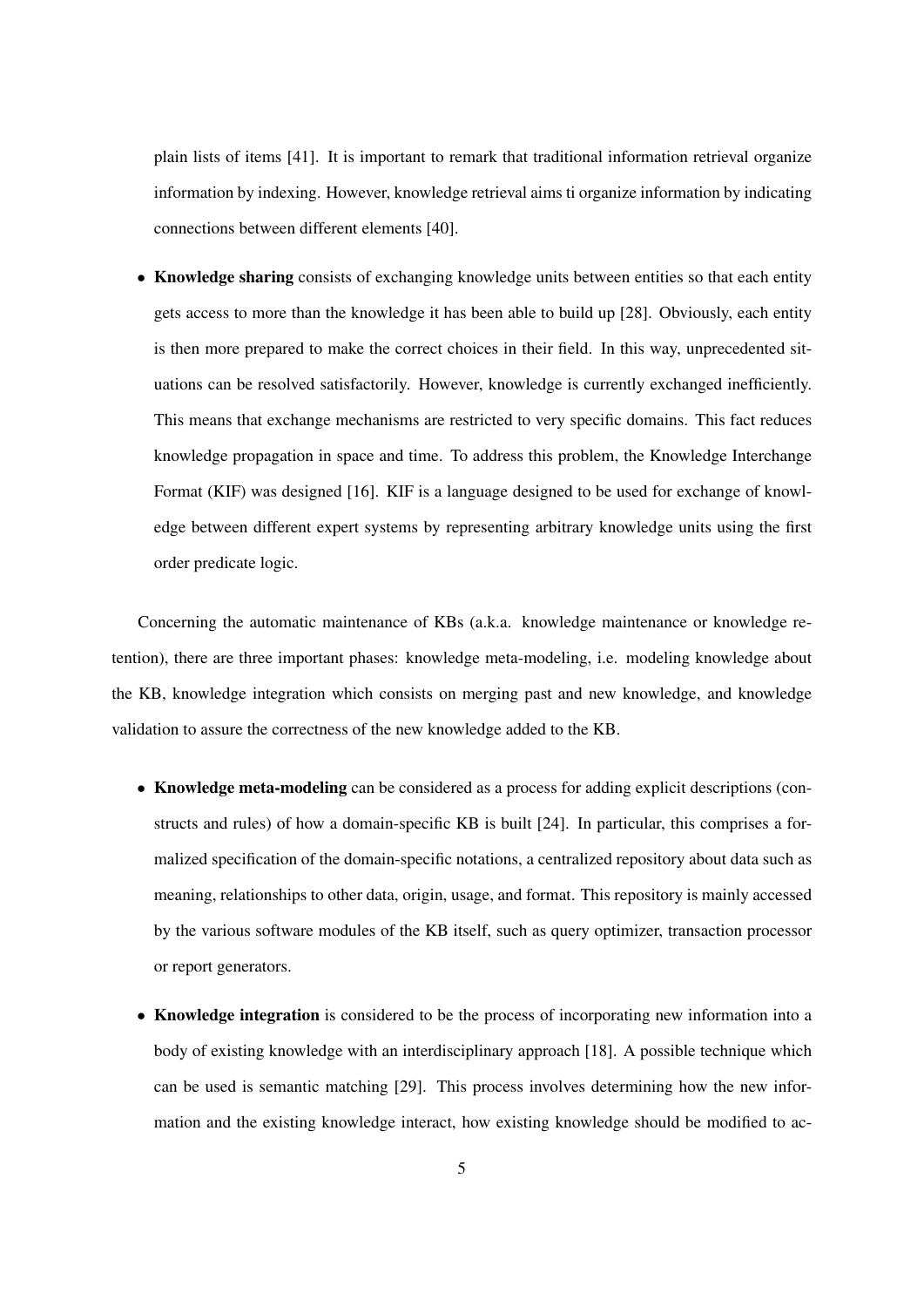commodate the new information, and how the new information should be modified in light of the existing knowledge [32]. These techniques can be used for going beyond the literal lexical match of words and operate at the conceptual level when comparing specific labels for concepts (e.g., Finance) also yields matches on related terms (e.g., Economics, Economic Affairs, Financial Affairs, etc.). As another example, in the healthcare field, an expert on the treatment of cancer could also be considered as an expert on oncology, lymphoma or tumor treatment, etc.

• Knowledge validation is a critical process in the maintenance of the KBs. Validation consists of ensuring that something is correct or conforms to a certain standard. A knowledge engineer is required to carry out data collection and data entry, but they must use validation in order to ensure that the data they collect, and then enter into their systems, fall within the accepted boundaries of the application collecting the data [1]. Therefore, the ultimate goal of this process is to make the KB satisfy all test cases given by human experts [20]. This is further complicated by factors such as temporal validity, uncertainty and incompleteness. Most of current expert systems incorporate simple validation procedures within the program code. After the expert system is constructed, it is usually maintained by a domain expert.

Concerning explanation delivery, the purpose is that expert systems may be able to give the user clear explanations of what it is doing and what it has deduced. The most sophisticated expert systems are able to detect contradictions [3] in user information or in the knowledge and can explain them clearly, revealing at the same time the expert's knowledge and way of thinking, what makes the process much more interpretable.

## 3 Open problems

From the state-of-the-art, we can deduce that a lot of successful work have been done in the field of automated knowledge-base management during the last years. However, despite of these great advancements, there are still some problems that remain open. These problems should be addressed to support a more effective and efficient knowledge-base management. Therefore, the gist of these problems is to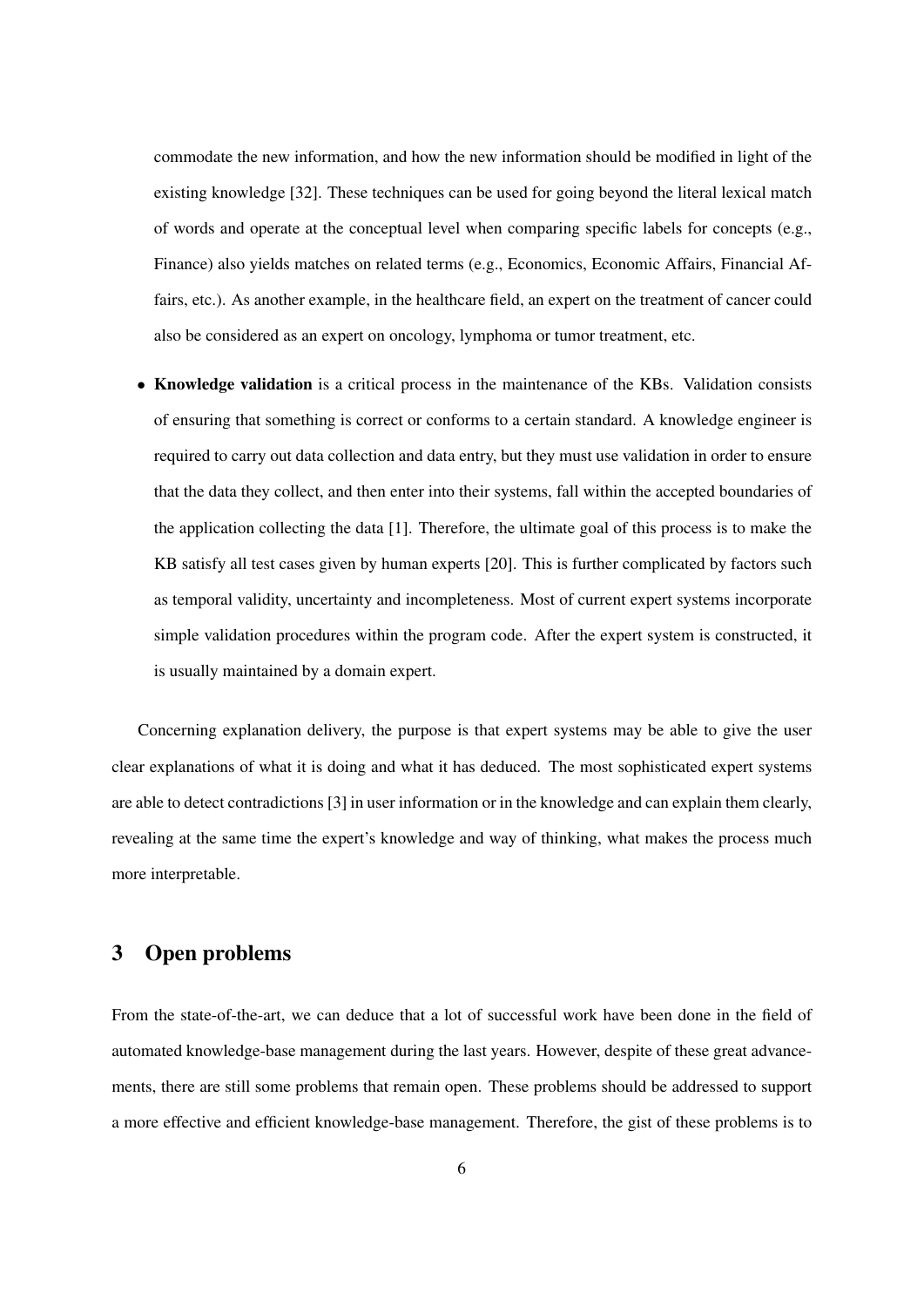support the complete life cycle for large KBs so that computer systems can exploit them to reflect the way human experts take decisions in their domains of expertise. These tasks are often pervasive because large KBs must be developed incrementally, this means that segments of knowledge are added separately to a growing body of knowledge [6]. Satisfactory results in this field can have a great impact in the advancement of many important and heterogeneous disciplines and fields of application. However, there are a number of challenging questions that should be successfully addressed in advance. These problems which are summarized as follows:

- The first problem concerns the **automatic generation of large KBs**. Every expert system has a major flaw: knowledge collection and its interpretation into rules is quite expensive in terms of effort and time [10]. Most expert systems have no automated methods to perform this task. Instead it is necessary to work manually, increasing the likelihood of errors and the costs in terms of money and time. In order to develop new methods for automatic knowledge learning, it is important to have a strong methodology for their evaluation and comparison. This problem is even more critical in environments working with large KBs, as it is not viable to manually evaluate the inclusion of new knowledge.
- The second problem concerns the efficiency of **methods for exploiting KBs**. These methods include: knowledge reasoning, knowledge sharing and knowledge retrieval (e.g. Question & Answering tools [48]). Beside quality, the efficiency of this kind of methods is of prime importance in dynamic applications, especially, when it is not possible to wait too long for the system to respond or when memory is limited. Current expert systems are mostly design-time tools which are usually not optimized, this means that many useful systems cannot be practically used mainly due to the lack of scalability.
- The third problem concerns automatic selection, combination and/or tuning of **methods for KB** maintenance. These methods include knowledge integration, meta-modeling or new knowledge validation. For example, the vital task of knowledge integration (inclusion of external knowledge in the KBs) requires complex methods for identifying semantic correspondences in order to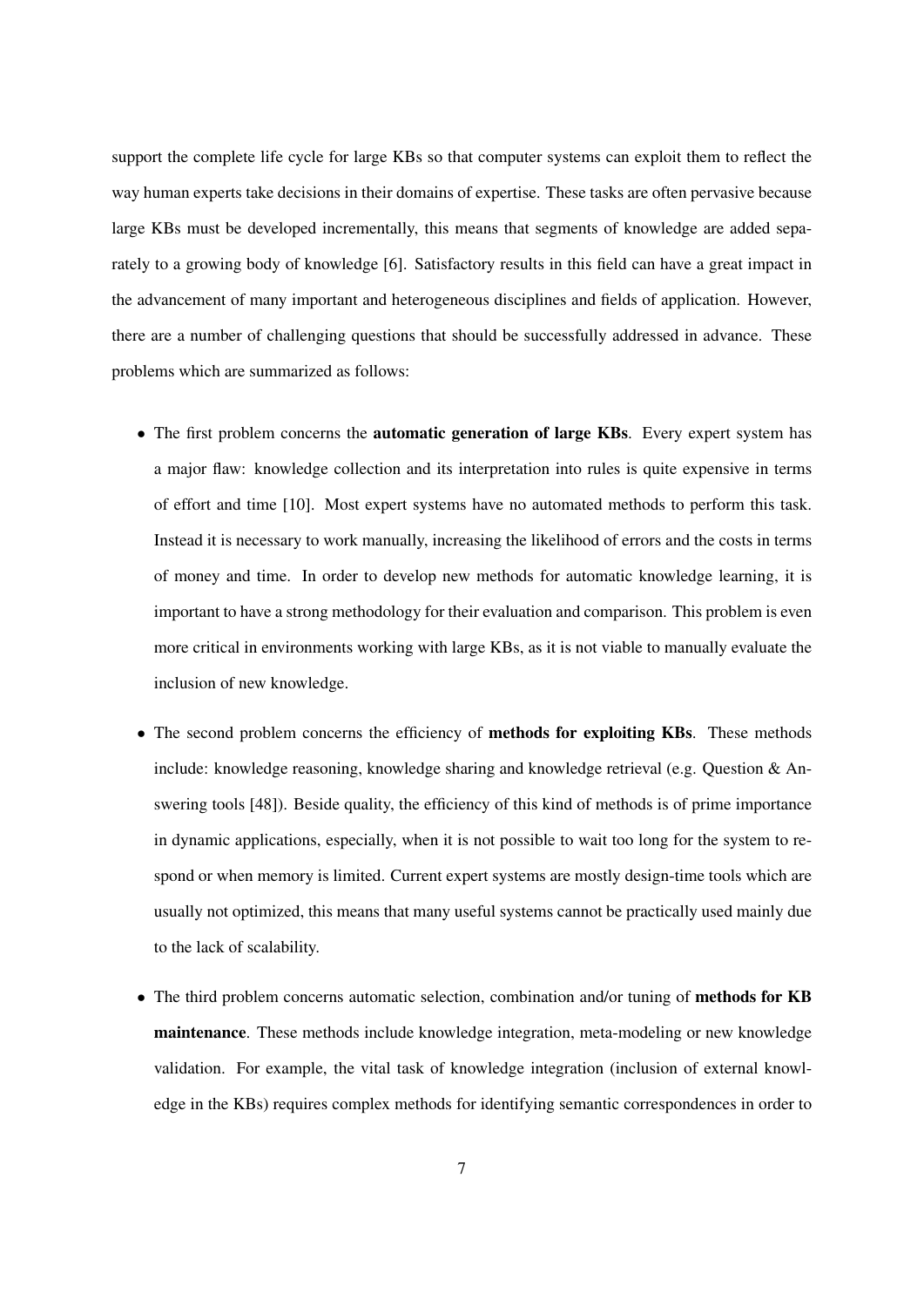proceed with the merging of past and new knowledge [22]. For the detection of semantic correspondences, it is necessary to perform combination and self-tuning of algorithms that identify those semantic correspondences at run time [30]. This means that efficiency of the configuration of different search strategies becomes critical. As the number of available methods for KB maintenance as well the knowledge stored in the KB increases, the problem of their selection will become even more critical.

• The fourth problem concerns **explanation delivery** in order to improve the expert systems, thereby providing feedback to the system, users need to understand them. It is often not sufficient that a computational algorithm performs a task for users to understand it immediately. In order for expert systems to gain a wider acceptance and to be trusted by users, it will be necessary that they provide explanations of their results to users or to other software programs that exploit them. This information should be delivered in a clear and concise way so that it cannot be any place for misunderstanding.

### 4 Future challenges

In view of the state of the art and the open problems that need to be investigated, it is possible to identify four major future research challenges that should be addressed:

# 4.1 Challenge 1: methodology for the comparison and evaluation of KBs which have been automatically built.

We know that **evaluation of KBs** refers to the correct building of the content of a KB, that is, ensuring that its definitions correctly implement requirements or perform correctly in the real world. The goal is to prove compliance of the world model (if it exists and is known) with the world modeled formally. From the literature, we have found that the problem of evaluating an automatically-built KB involves six criteria: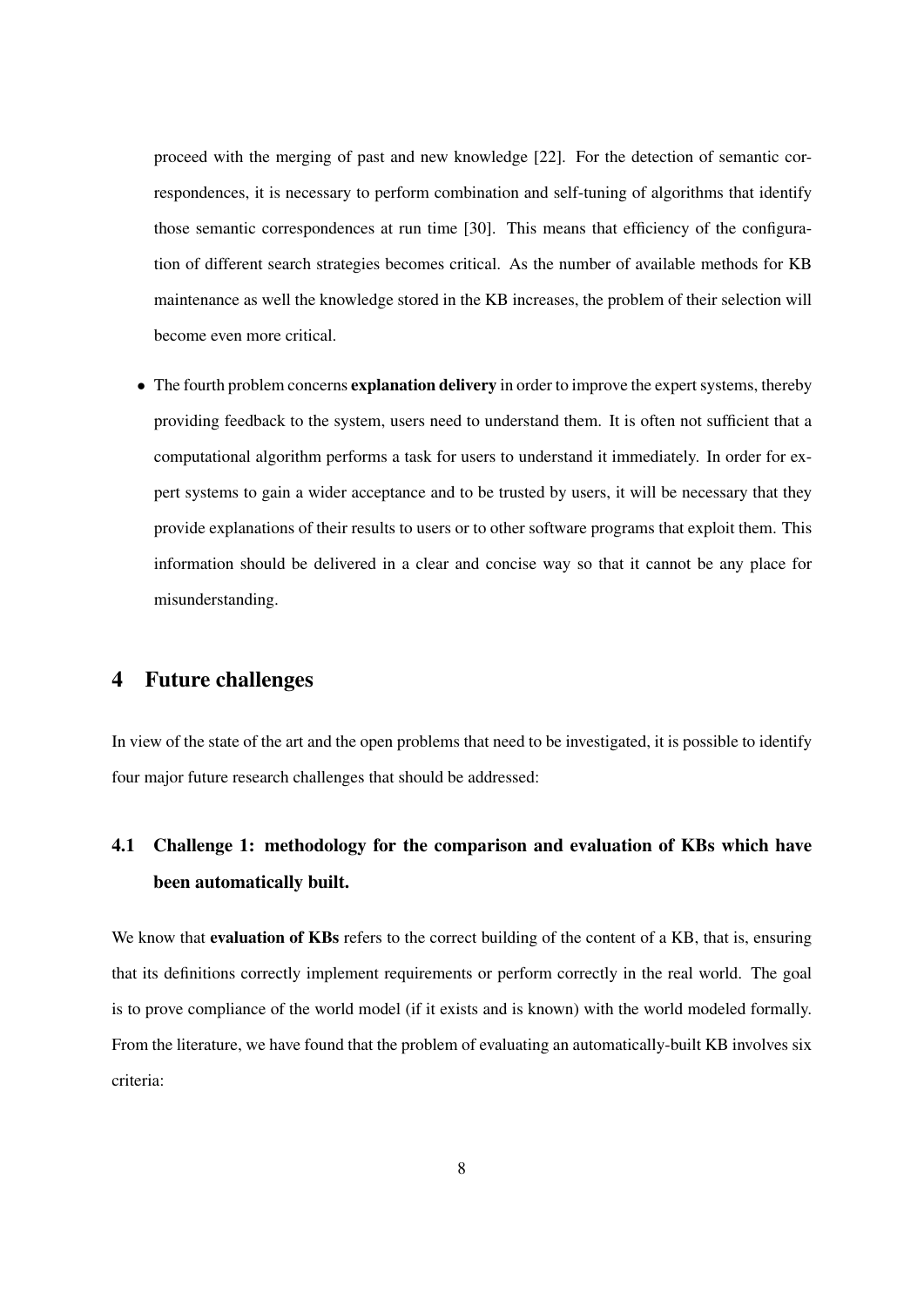- Accuracy which consists of determining the precision of the extracted knowledge and its level of confidence.
- Usefulness which consists of determining the relevancy of the knowledge for target tasks, its level of redundancy, and its level of granularity.
- Augmentation which consists of determining if the new knowledge added something new to the past knowledge.
- Explanation which consists of determining the provenance of the knowledge [12], and if there is something contradictory.
- Adaption which consists of determining if current knowledge could be adapted to new languages and domains and how much effort should be made to do that.
- Temporal qualification which consists of determining the temporal validity of the knowledge.

One possible way to evaluate these criteria could consists of treating the KB as a set of assertions, and use set-oriented measures such precision and recall to determine the accuracy of the recently built KB. Treating each assertion as atomic avoids the need to perform alignment between the expert system output and ground truth. Comparing the expert system and ground truth KB should require encoding the assertions in compatible or mappable ontologies. Identifying the differences should take into account the logical dependencies between assertions for not over-penalizing an expert systems for missing assertions from which many others are derivable [13]. Evaluation of temporal qualification can be partially handled by treating the KB as a sequence of fixed sets of assertions over time. Augmentation can also be examined by performing ablation studies over the assertions in the KB.

The TAC KBP 2013 Cold Start Track<sup>2</sup> could serve as a base for this research. The idea behind this workshop is to test the ability of proposed methods to extract specific knowledge from text and other sources and place it into a KB. The schema for the target KB is specified a priori, but the KB is otherwise empty to start. Expert systems should be able to process some sources, extracting information

<sup>2</sup> http://www.nist.gov/tac/2013/KBP/ColdStart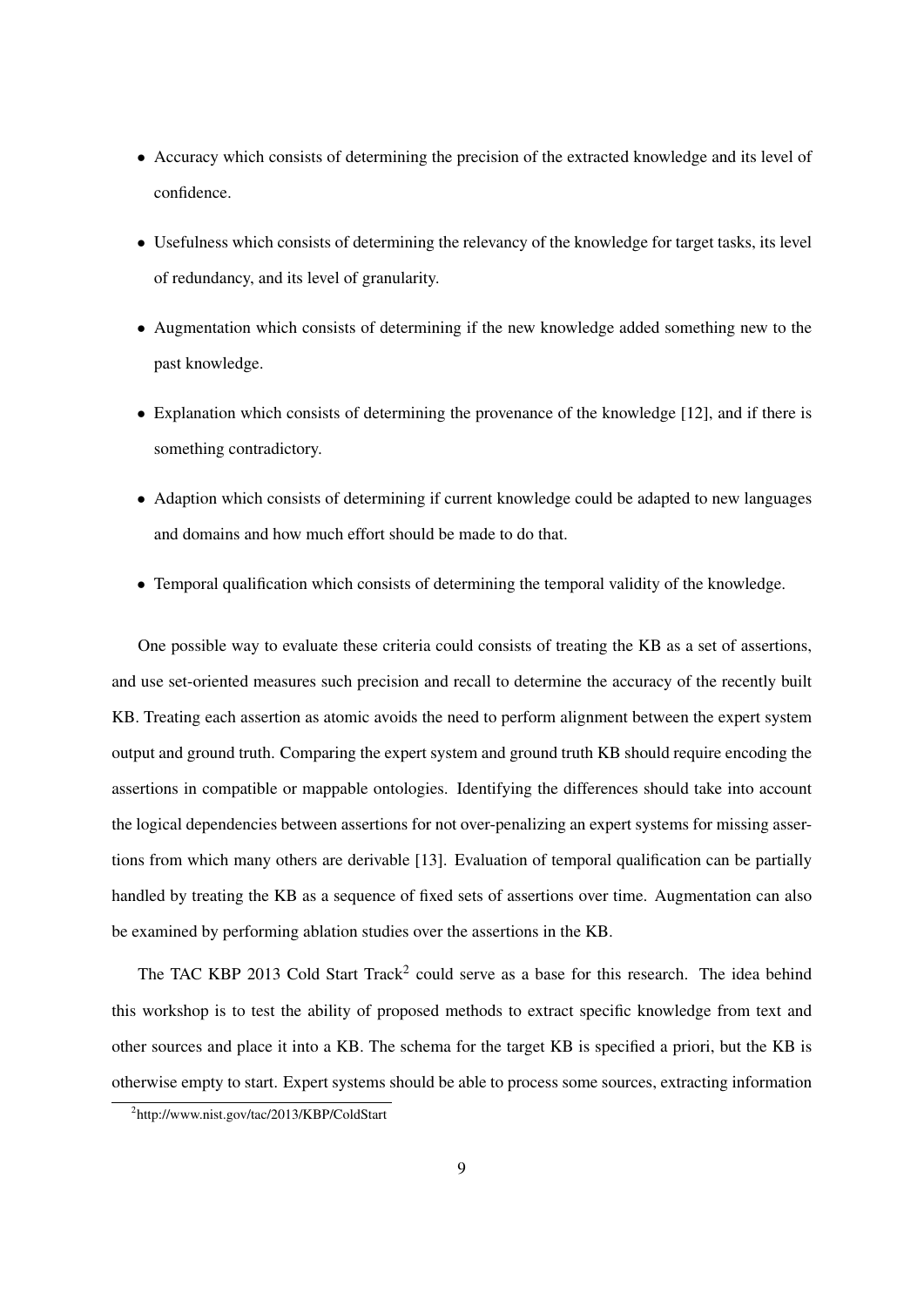about entities mentioned in the collection, adding the information to a new KB, and indicating how entry point entities mentioned in the collection correspond to nodes in the KB [33]. The sources consists of tens of thousands of news and web documents that contain entities that are not included in existing well-known KBs.

#### 4.2 Challenge 2: improving the efficiency of the knowledge exploitation methods.

The second challenge should lay on the development of strategies for improving the efficiency of tasks exploiting the KB. Moreover, these strategies should not alter the capability of current methods to produce desired results by comparing them with task requirements. These methods are those concerning to knowledge reasoning, knowledge retrieval, and knowledge sharing. It is necessary to focus in many different aspects and requirements brought by these exploitation methods. Some of them may concern on efficiency, e.g., time and space complexity of the algorithms developed, and the rest will concern the effectiveness in relation to efficiency, e.g. correctness, completeness, and so on. Therefore, the problem needs to be addressed from a point of view involving multi-decision criteria.

The ultimate goal is to measure and improve the extent to which time, effort or cost is well used for the intended KB exploitation methods. According the literature, efficiency issues are currently tackled through a number of computational strategies. This strategies could be organized as follows:

- Parallelization of exploitation methods.
- Distribution of exploitation methods over computers with available computational resources.
- Approximation of results, which over time become better (more complete).
- Modularization of the KB, yielding smaller more targeted exploitation tasks.
- Optimization of existing exploitation methods.

To the best of our knowledge the first two items above remain largely unaddressed so far. Maybe the reason is that researchers thought that more computing power does not necessarily improve effectiveness of exploitation methods. However, it is possible to think that, at least at the beginning, it would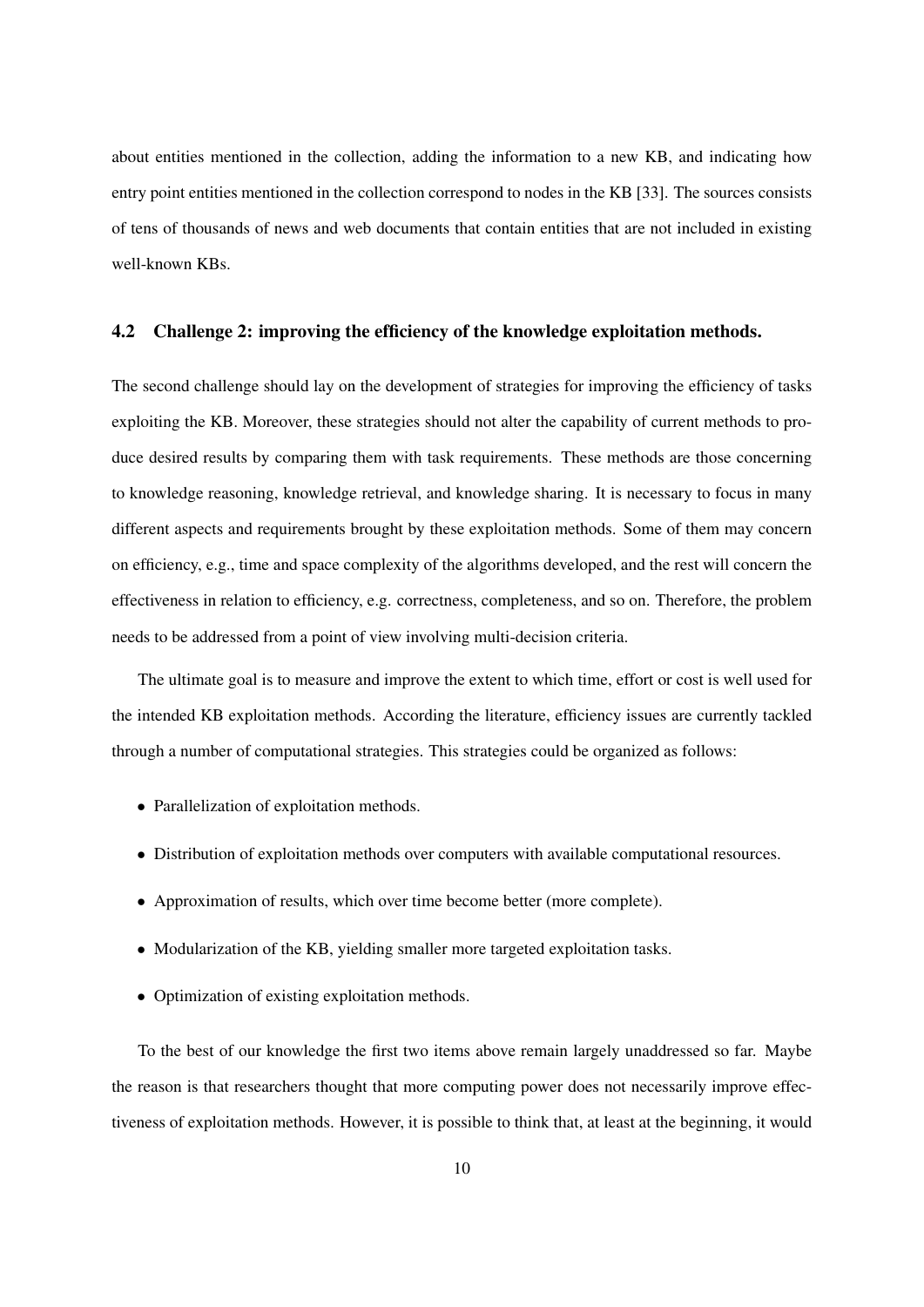accelerate the first run and the analysis of the bottlenecks [42]. In order that parallelization and distribution become really useful it possible that a traditional approach of divide-and-conquer with an iterative procedure whose result converges towards completeness over time will be necessary. Concerning the last three items, some solutions have been proposed in the past but only in relation to the TBox [42]. Therefore, there are still many interesting insights on potential further developments of the themes of approximation, modularization and optimization in the ABox.

# 4.3 Challenge 3: automatically selection, combination and tuning of algorithms for the maintenance of a KB.

The research challenge 3 should focus primarily in the development of methods for the maintenance of the KBs. These methods include the maintenance of the meta-knowledge, the knowledge integration tasks, and the knowledge validation using test cases from users. It is necessary to design solutions avoiding to choose these methods arbitrarily, but in automatic way, by applying machine learning techniques on an ensemble of methods. Sequential and parallel composition of methods should be also studied. Hereby it is necessary to learn rules for the correctness on the output of different methods and additional information about the nature of the elements to be operated. The final goal is to leverage the strengths of each individual method.

Let us focus in semantic matching which is a well established field of research in the field of Knowledge Integration. Two entities in a KB are assigned a score based on the likeness of their meaning [37]. Automatically performing semantic matching is considered to be one of the pillars for many computer related fields since a wide variety of techniques rely on a good performance when determining the meaning of data they work with.

More formally, we can define semantic matching as a function  $\mu_1 \times \mu_2 \rightarrow R$  that associates the degree of correspondence for the entities  $\mu_1$  and  $\mu_2$  to a score  $s \in \mathbb{R}$  in the range [0, 1], where a score of 0 states for not correspondence at all, and 1 for total correspondence of the entities  $\mu_1$  and  $\mu_2$ .

Traditionally, the way to compute the degree of correspondence between entities has been addressed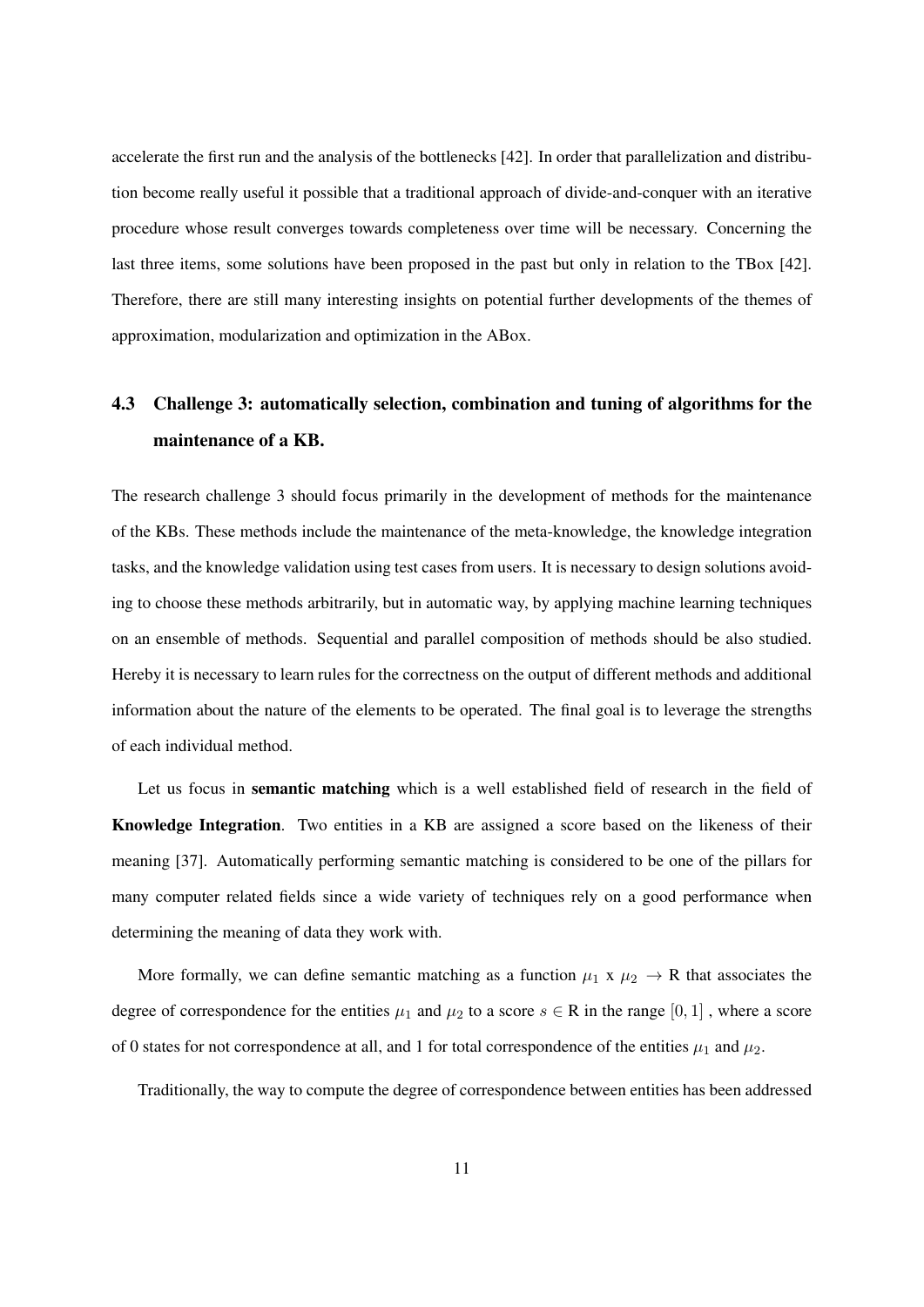from two different perspectives: using semantic similarity measures and semantic relatedness measures. Fortunately, recent works have clearly defined the scope of each of them [39]. Firstly, semantic similarity is used when determining the taxonomic proximity between objects. For example, automobile and car are similar because the relation between both terms can be defined by means of a taxonomic relation. Secondly, the more general concept of semantic relatedness considers taxonomic and relational proximity. For example, blood and hospital are not completely similar, but there is still possible to define a naive relation between them because both belong to the world of healthcare.

In most of cases, the problem to face is more complex since it does not involve the matching of two individual entities only, but two complete KBs. This can be achieved by computing a set of semantic correspondences between individual entities belonging to each of the two KBs. A set of semantic correspondences between entities is often called an alignment. It is possible to define formally an alignment A as a set of tuples in the form  $\{(id, \mu_1, \mu_2, r, s)\}$ , where id is an unique identifier for the correspondence,  $\mu_1$  and  $\mu_2$  are the entities to be compared, r is the kind of relation between them, and s the score in the range [0, 1] stating the degree of correspondence for the relation r.

Therefore, when matching two KBs, the challenge that scientists try to address consists of finding an appropriate semantic matching function leading to a high quality alignment between these two KBs. Quality here is measured by means of a function  $A \times A_{ideal} \rightarrow R \times R$  that associates an alignment A and an ideal alignment  $A_{ideal}$  to two real numbers  $\in [0, 1]$  stating the precision and recall of A in relation to  $A_{ideal}$ .

Precision represents the notion of accuracy, that it is to say, states the fraction of retrieved correspondences that are relevant for the matching task (0 stands for no relevant correspondences, and 1 for all correspondences are relevant). Meanwhile, Recall represents the notion of completeness, thus, the fraction of relevant correspondences that were retrieved (0 stands for not retrieved correspondences, and 1 for all relevant correspondences were retrieved).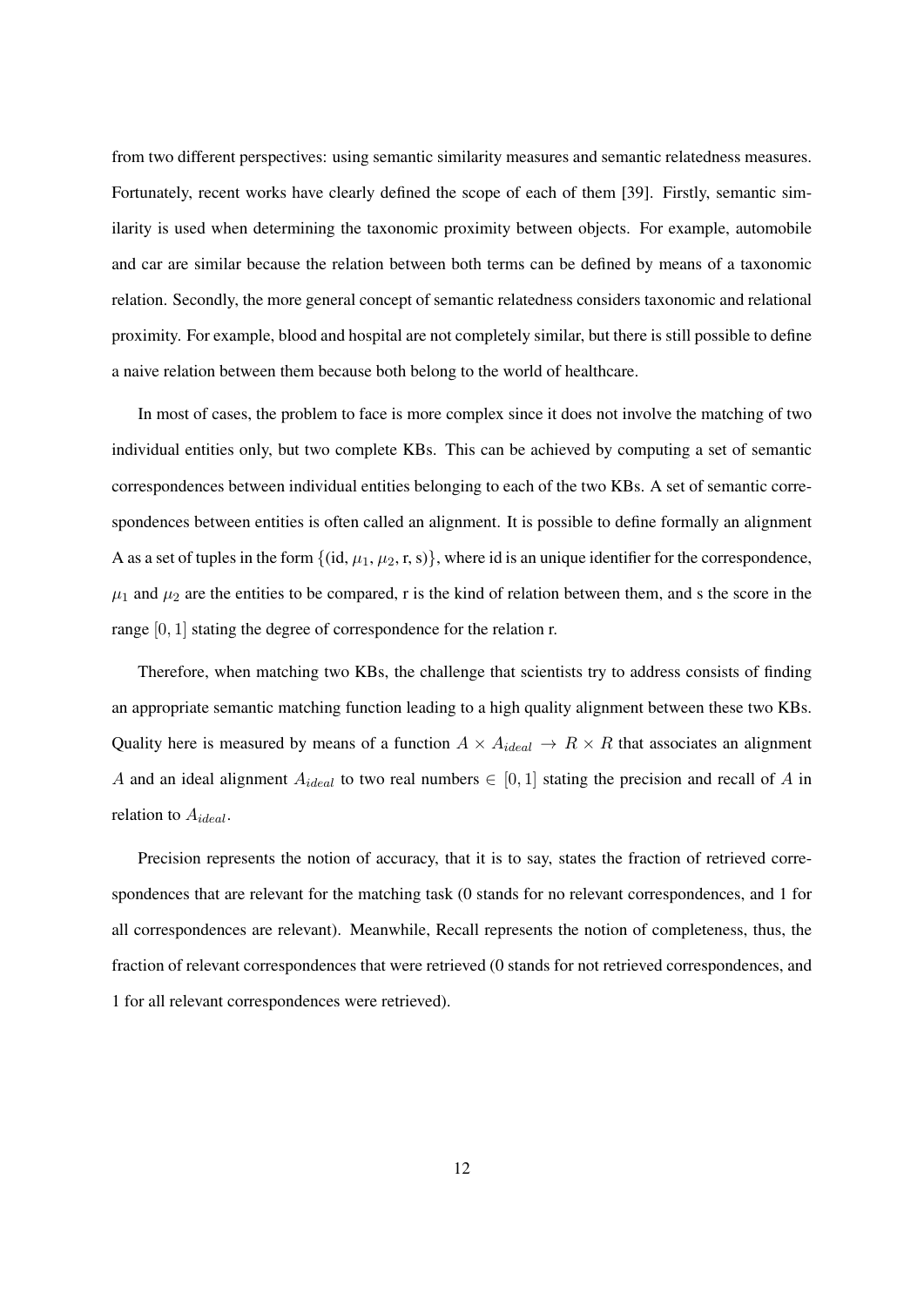# 4.4 Challenge 4: methods which can explain what happens inside a KB in a clear and concise way.

The fourth challenge should find a way to provide explanations in a simple, clear and precise way to the users or software applications in order to facilitate informed decision making. In particular, most of techniques used by expert systems do not yield simple or symbolic explanations. It is necessary to take into account that different types of explanations may be needed. For example, if negotiating agents trust each others information sources, explanations should focus on the manipulations. If on the other hand, the sources may be suspect, explanations should focus on meta information about sources. If a user wants an explanation of the reasoning engine used by the expert system, a more complex explanation may be required.

There are some preliminary works which try to address the problem, i.e. laying the foundations about how an expert system should deliver explanations. According the literature, there are a set of requirements that are intended to act as criteria for the evaluation of explanations given by expert systems. For instance, Moore [34] states that explanations given by an expert system should have the characteristics listed below:

- Naturalness. Explanations should appear natural to the user. Explanations that are not structured according to standard pattern of human discourse often obscure critical elements of an explanation.
- Responsiveness. An expert system should have the ability to accept feedback from the user and to answer follow-up questions.
- Flexibility. An explanation should be able to offer an explanation in more than one way in order to accommodate differences knowledge and abilities of users.
- Sensitivity. An explanation should take into account the user's goals, the problem solving situation and the previous explanatory dialogue.
- Fidelity. An explanation should accurately reflect the knowledge from the KB and reasoning from the engine.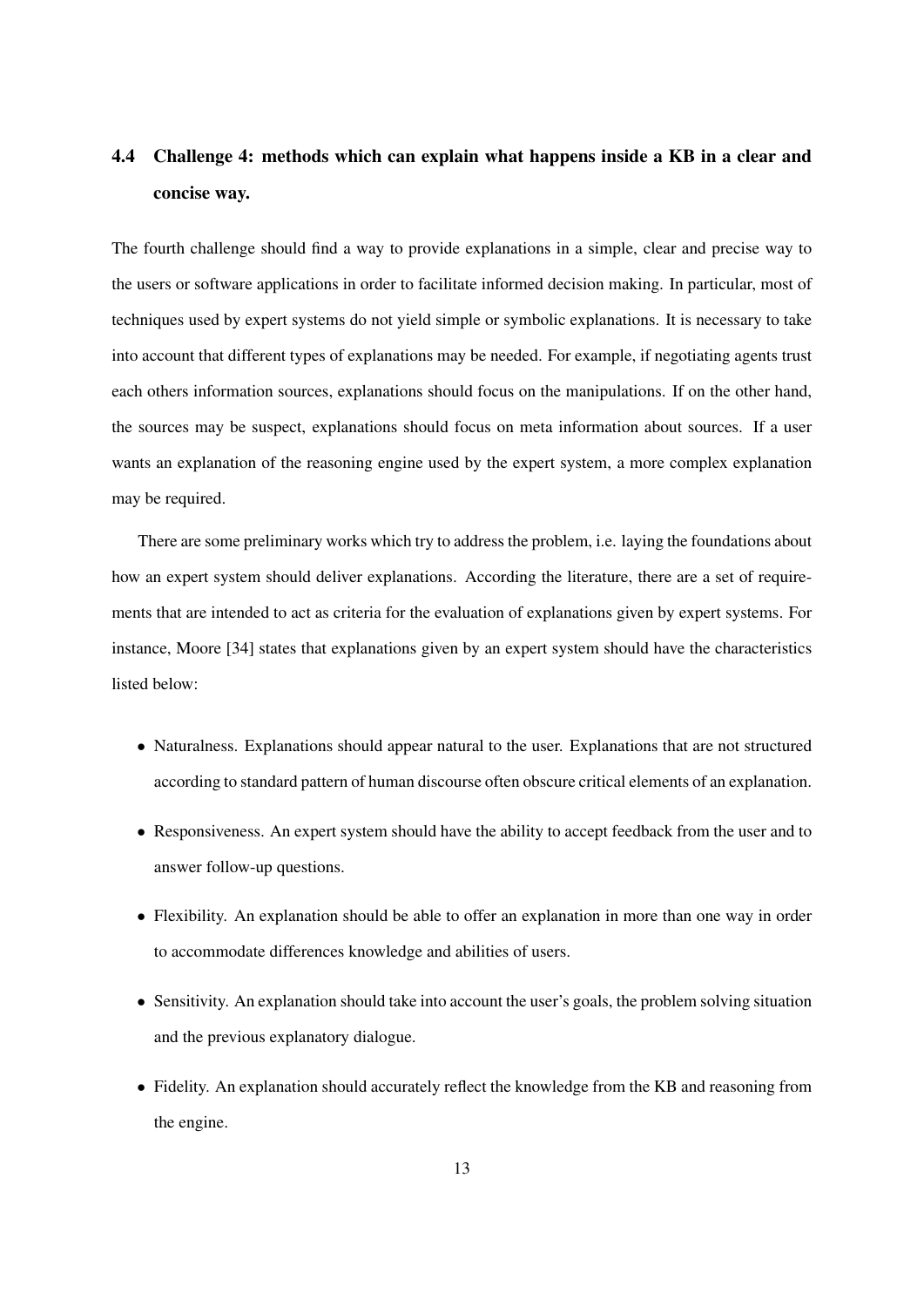- Sufficiency. An explanation should be able to answer a range of questions users want to ask and not to be limited to those questions predicted by developers.
- Extensibility. An expert system should be easy to extend in order to accommodate questions not conceived at design time.

To the best of our knowledge, current expert systems are not able to cover all of these characteristics. Some expert systems try to use pre-written text attached to knowledge units or apply simple transformations to produce explanations from program code. This type of explanation is very simple to generate and easy to understand. However, this way to proceed is very far from the guidelines we have reviewed above. It is necessary to follow these guidelines for designing and evaluating new explanation delivery mechanisms so that they can meet this set of desirable characteristics.

#### 4.5 Impact of future challenges

As already described before, the importance of satisfactorily addressing these four research challenges is given by contributions in several areas.

- Concerning the systematic development of a methodology for the comparison and evaluation of recently built KBs; the essence of the creation stage is that no one fully understands the idea or emerging body of knowledge, not even those creating it [45]. The process of creation is messy by nature and does not respond well to formal methodologies or rigid time lines [25]. The design of an evaluation methodology can definitely help to develop automatic solutions for addressing this problem since it is possible to learn the impact of each decision in the final quality of the KB.
- The importance of creating strategies for improving the efficiency of the knowledge exploitation methods is out of doubt. The impact of this approach is given by the fact that current methods for exploiting KBs are developed without taking into account its efficiency. For example, reasoning is a very complex process which needs a lot of time and memory space to be performed. As the KB grows, this issue become more critical, so it is quite important to build methods that meet their goals but these methods should also meet them efficiently.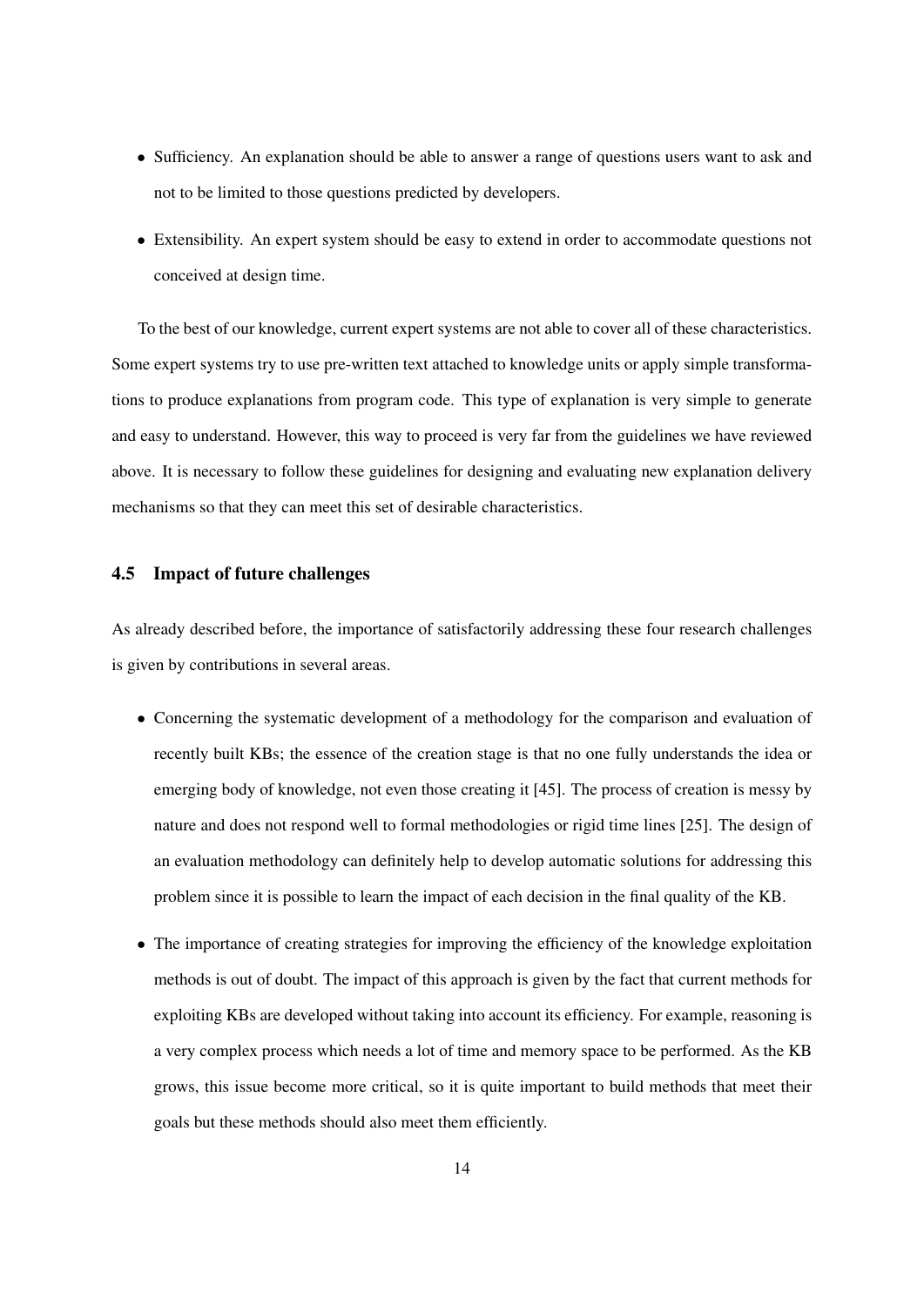- The idea of developing methods to automatically select, combine and/or tune algorithms for the maintenance of a KB is of vital importance [31]. The design of novel approaches that attempt to tune and adapt automatically current solutions to the settings in which an user or application operates are vital for a real automatic maintenance of large expert systems become real. This may involve the run time reconfiguration of the methods by finding their most appropriate parameters, such as thresholds, weights, and coefficients. In this way, tasks than currently are performed by humans can be automated.
- The novelty of the research concerning explanation delivery in a simple, clear and precise way to the users or software applications can have a better understanding of the knowledge provided by the expert systems. The idea to standardize explanations or proofs of tasks inside the KB in order to facilitate the interaction of expert systems with people or other software programs will have a positive impact in the development of this field and widespread of expert systems.

#### 4.6 Fields of application that could get benefit

The spectrum of potential application domains that could be benefited from these advances is really wide. Let us summarize some application fields which can be benefited from satisfactorily addressing the aforementioned research challenges:

- Financial decision support. The financial services industry has been a traditional user of expert systems [8]. Some systems have been created to assist bankers in determining whether to make loans to businesses and individuals, insurance firms have used expert systems to assess the risk presented by a given customer or software applications has been built for foreign exchange trading. Therefore, advances in this field could be beneficial for improving the traditional systems, by aggregating new knowledge sources, improving the real time performance, explaining the rationale behind financial decisions, and so on.
- Manufacturing industry. Configuration, whereby a solution to a problem is synthesized from a given set of elements related by a set of constraints, is one of the most important of expert system ap-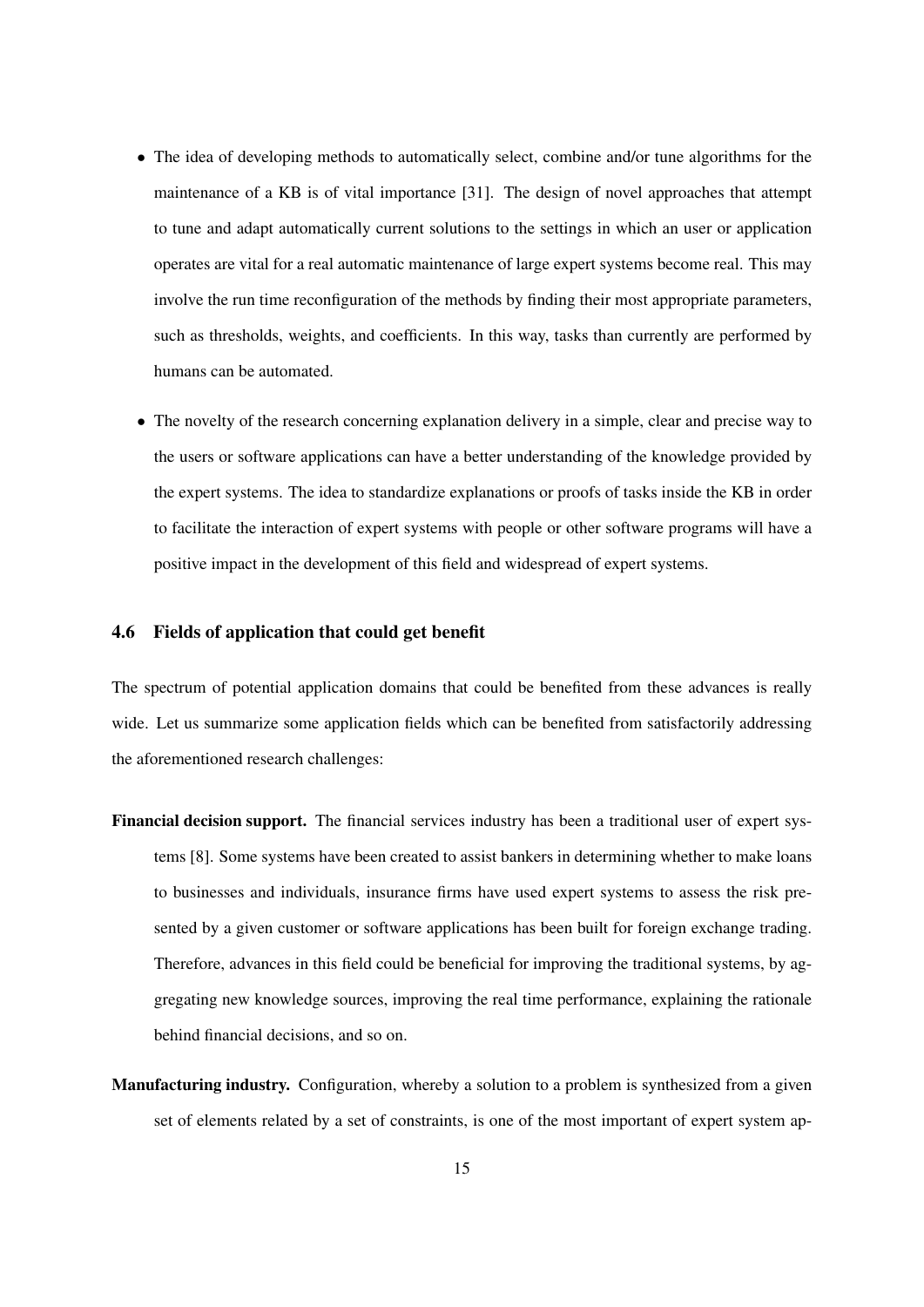plications [19]. Configuration applications were pioneered by computer companies as a means of facilitating the manufacture of semi-custom minicomputers. Nowadays, expert systems have found its way into use in a wide range of different industries, from textile industry where fabrics must be optimally cut, to failure detection in factories which consists of deducing faults and suggest corrective actions for malfunctioning devices or processes [26].

- Question & Answering systems. Expert systems in this field are able to deliver knowledge that is relevant to the user's problem, in the context of the user's problem [35]. In case ne improvements may be proposed, very interesting  $Q \& A$  systems would be built. For example, a computational assistant which may give some hints to a user on appropriate grammatical usage in a text, or a tax advisor that accompanies a tax preparation program and advises the user on individual tax policy. Therefore, advances in this field could help to the popularization of this kind of systems in many additional fields like education, eTourism, personal finance, and so on.
- Scientific research. Scientists need to be able to easily gain access to all information about chemical compounds, biological systems, diseases, and the interactions between these kinds of entities, and this requires data to be effectively integrated in order to provide a greater level view to the user, for instance, a complete view of biological activity [21]. Therefore, advances on the automatic building, exploitation and maintenance of large KBs will certainly help scientists to more easily work with all knowledge of their interest. More specifically, the benefits include the aggregation of heterogeneous sources using explicit semantics, and the expression of rich and well-defined models for working with knowledge.

# 5 Conclusions

In this work, we have presented the current state-of-the-art, problems that are still open and future research challenges for automated knowledge-base management. Our aim is to overview the past, present and future of this discipline so that complex expert systems exploiting knowledge from knowledge bases can be automatically developed and practically used.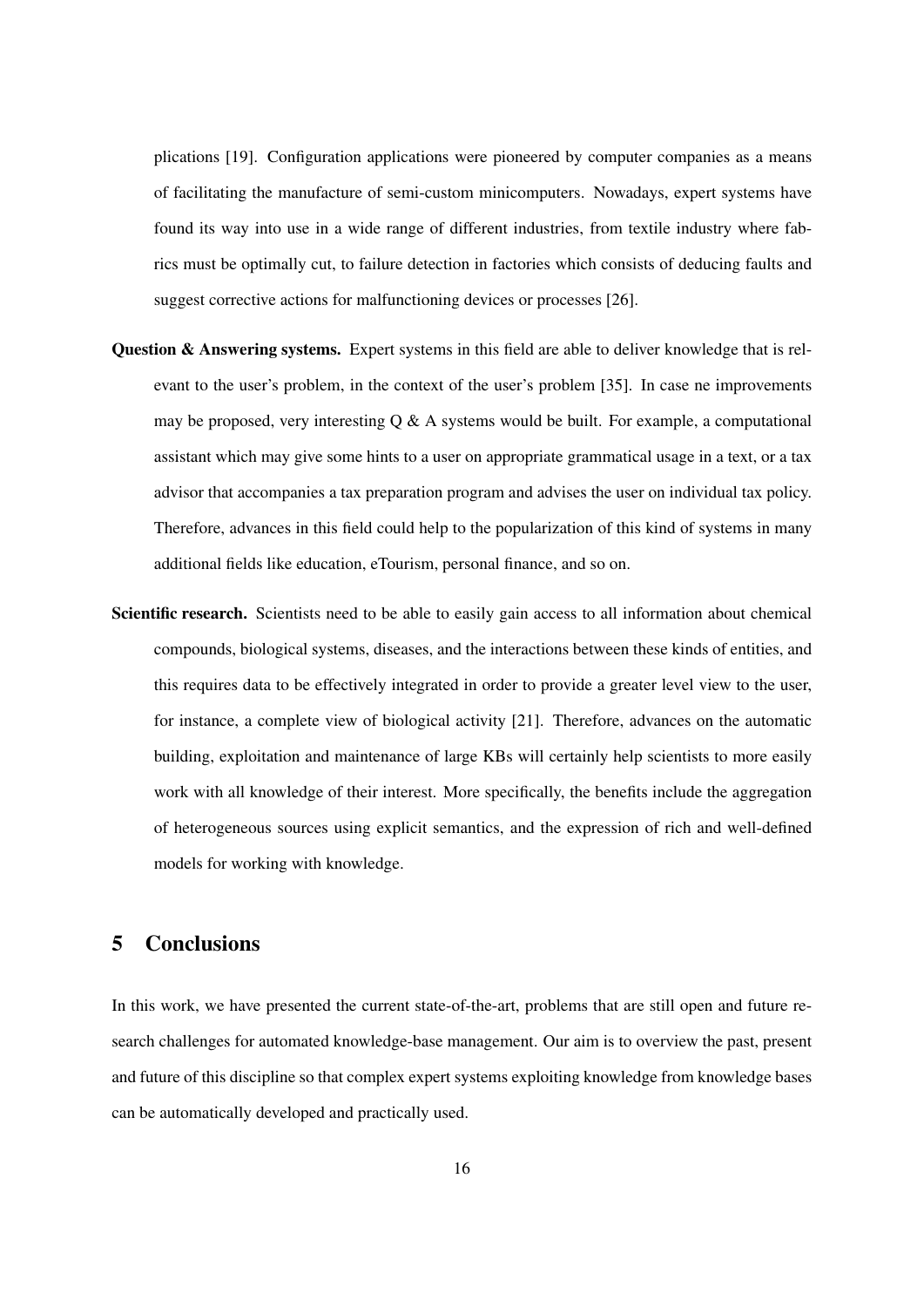Concerning the state-of-the art, we have surveyed the current methods and techniques covering the complete life cycle for automated knowledge management, including automatic building, exploitation and maintenance of KBs, and all their associated tasks. That it is to say, knowledge acquisition, representation, storage and manipulation for automatic building of KBs. Knowledge reasoning, retrieval and sharing for exploitation of KBs, and knowledge meta-modeling, integration and validation for the automatic maintenance.

From the current state-of-the-art, we have identified some problems that remain open and represent a bottleneck that is avoiding the rapid proliferation of systems of this kind. In fact, we have identified flaws in some areas including: a) automatic generation of large KB, b) lack of efficiency in methods for exploiting KBs, c) lack of automatic methods for smartly configuring maintenance tasks, and d) need of improving explanation delivery mechanisms.

Finally, in view of the state-of-the-art and open problems, we have identified four research challenges that should be addressed in the future: a) methodology for the comparison and evaluation of KBs which have been automatically built, b) improving the efficiency of the knowledge exploitation methods, c) automatically selection, combination and tuning of algorithms for the maintenance of a KB, and d) design of methods which can explain what happens inside a KB in a clear and concise way. We think that satisfactorily addressing these challenges could have a positive impact not only in basic research but in a lot of application domains too.

The final goal of automated knowledge-base management should be to empower people and intelligent software applications with the knowledge that they need to make well-informed decisions in an increasingly complex and changing world.

### Acknowledgments

We would like to thank in advance the reviewers for their time and consideration. This work has been partially funded by Vertical Model Integration within Regionale Wettbewerbsfahigkeit OO 2007-2013 by the European Fund for Regional Development and the State of Upper Austria.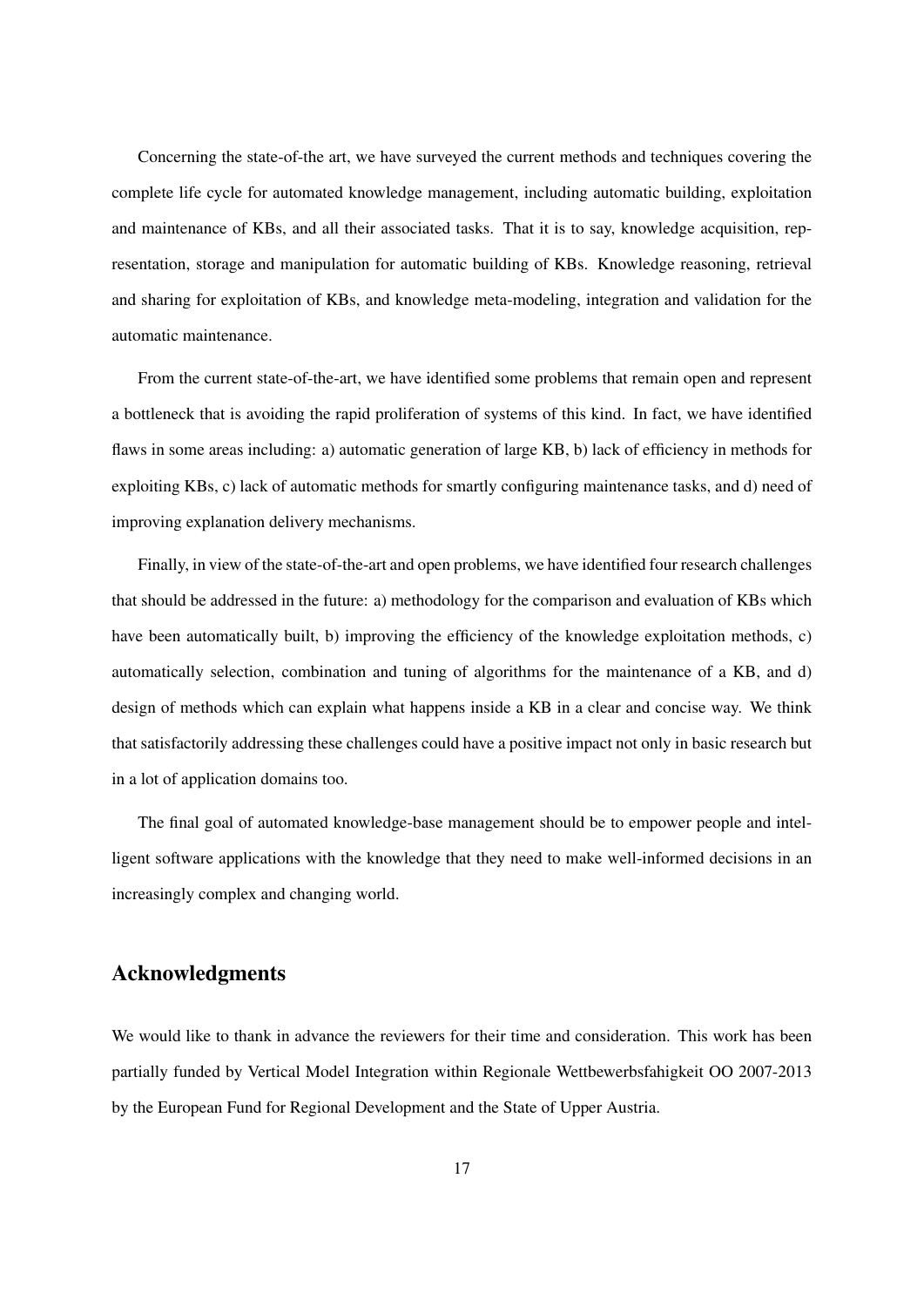## References

- [1] P. Ardimento, M. T. Baldassarre, M. Cimitile, and G. Visaggio. Empirical validation of knowledge packages as facilitators for knowledge transfer. *JIKM*, 8(3):229–240, 2009.
- [2] M. Arevalillo-Herráez, D. Arnau, and L. Marco-Giménez. Domain-specific knowledge representation and inference engine for an intelligent tutoring system. *Knowl.-Based Syst.*, 49:97–105, 2013.
- [3] N. Arman. Fault detection in dynamic rule bases using spanning trees and disjoint sets. *Int. Arab J. Inf. Technol.*, 4(1):67–72, 2007.
- [4] R. Balch, S. Schrader, and T. Ruan. Collection, storage and application of human knowledge in expert system development. *Expert Systems*, 24(5):346–355, 2007.
- [5] R. Balzer. Automated enhancement of knowledge representations. In *IJCAI*, pages 203–207, 1985.
- [6] R. Bareiss, B. W. Porter, and K. S. Murray. Supporting start-to-finish development of knowledge bases. *Machine Learning*, 4:259–283, 1989.
- [7] K. Barker, J. Blythe, G. C. Borchardt, V. K. Chaudhri, P. Clark, P. R. Cohen, J. Fitzgerald, K. D. Forbus, Y. Gil, B. Katz, J. Kim, G. W. King, S. Mishra, C. T. Morrison, K. S. Murray, C. Otstott, B. W. Porter, R. Schrag, T. E. Uribe, J. M. Usher, and P. Z. Yeh. A knowledge acquisition tool for course of action analysis. In *IAAI*, pages 43–50, 2003.
- [8] O. Ben-Assuli. Assessing the perception of information components in financial decision support systems. *Decision Support Systems*, 54(1):795–802, 2012.
- [9] Y. Chen, L.-J. Zhang, and Q. Wang. Intelligent scheduling algorithm and application in modernizing manufacturing services. In *IEEE SCC*, pages 568–575, 2011.
- [10] P. Cimiano, A. Hotho, and S. Staab. Comparing conceptual, divise and agglomerative clustering for learning taxonomies from text. In *ECAI*, pages 435–439, 2004.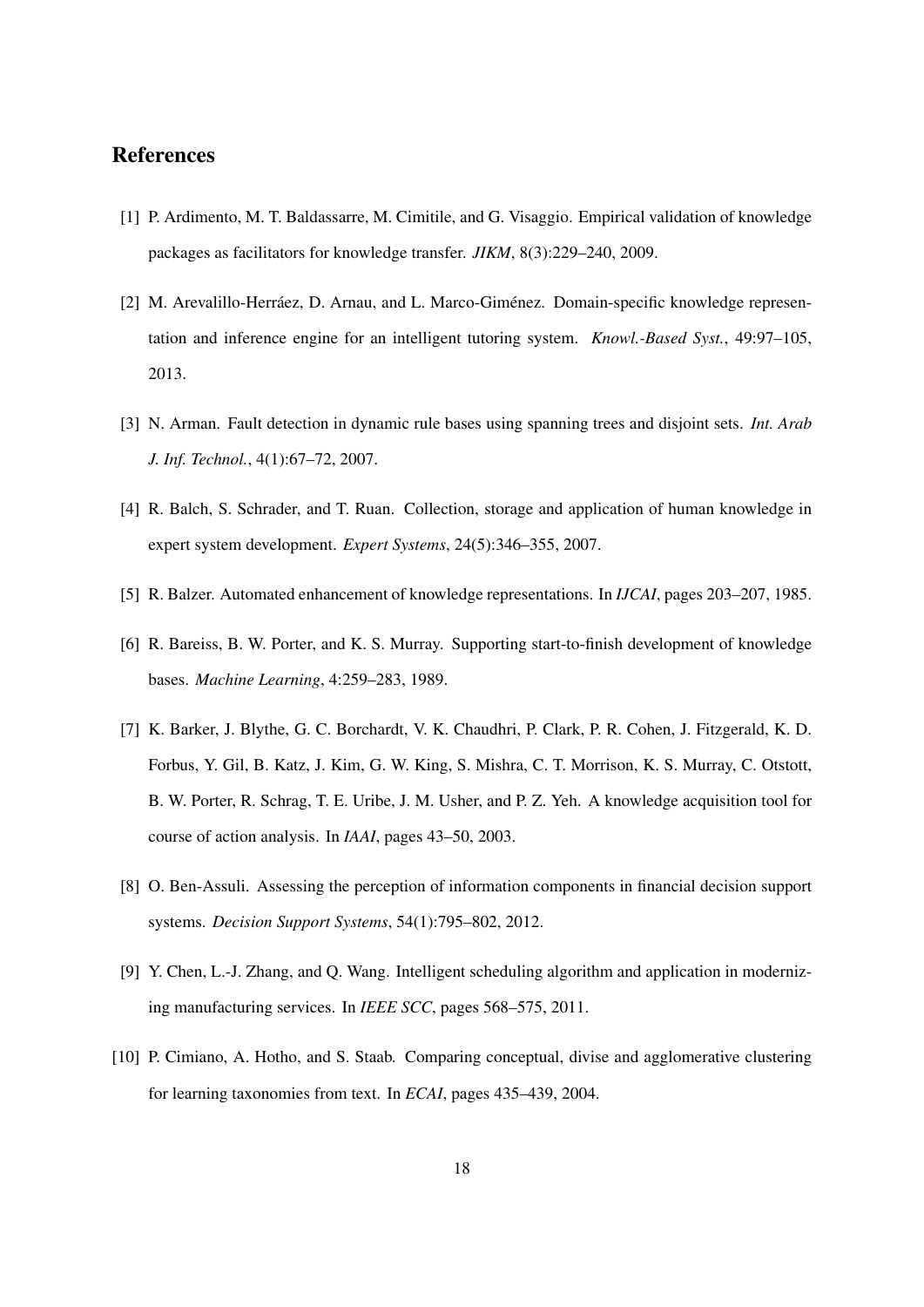- [11] J. de Bruijn, D. Pearce, A. Polleres, and A. Valverde. A semantical framework for hybrid knowledge bases. *Knowl. Inf. Syst.*, 25(1):81–104, 2010.
- [12] R. Q. Dividino, S. Schenk, S. Sizov, and S. Staab. Provenance, trust, explanations and all that other meta knowledge. *KI*, 23(2):24–30, 2009.
- [13] M. Dredze, P. McNamee, D. Rao, A. Gerber, and T. Finin. Entity disambiguation for knowledge base population. In *COLING*, pages 277–285, 2010.
- [14] A. Felfernig and F. Wotawa. Intelligent engineering techniques for knowledge bases. *AI Commun.*, 26(1):1–2, 2013.
- [15] I. Filali, F. Bongiovanni, F. Huet, and F. Baude. A survey of structured p2p systems for rdf data storage and retrieval. *T. Large-Scale Data- and Knowledge-Centered Systems*, 3:20–55, 2011.
- [16] M. L. Ginsberg. Knowledge interchange format: the kif of death. *AI Magazine*, 12(3):57–63, 1991.
- [17] F. Gomez and C. Segami. Semantic interpretation and knowledge extraction. *Knowl.-Based Syst.*, 20(1):51–60, 2007.
- [18] H.-F. Hung, H.-P. Kao, and Y.-Y. Chu. An empirical study on knowledge integration, technology innovation and experimental practice. *Expert Syst. Appl.*, 35(1-2):177–186, 2008.
- [19] A. Jones, R. H. Weston, B. Grabot, and B. Hon. Decision making in support of manufacturing enterprise transformation. *ADS*, 2013, 2013.
- [20] E. S. Jr. and H. T. Dinh. On automatic knowledge validation for bayesian knowledge bases. *Data Knowl. Eng.*, 64(1):218–241, 2008.
- [21] P. D. Karp. Development of large scientific knowledge bases. In *ICAART (1)*, page 23, 2010.
- [22] J. L. Kenney and S. P. Gudergan. Knowledge integration in organizations: an empirical assessment. *J. Knowledge Management*, 10(4):43–58, 2006.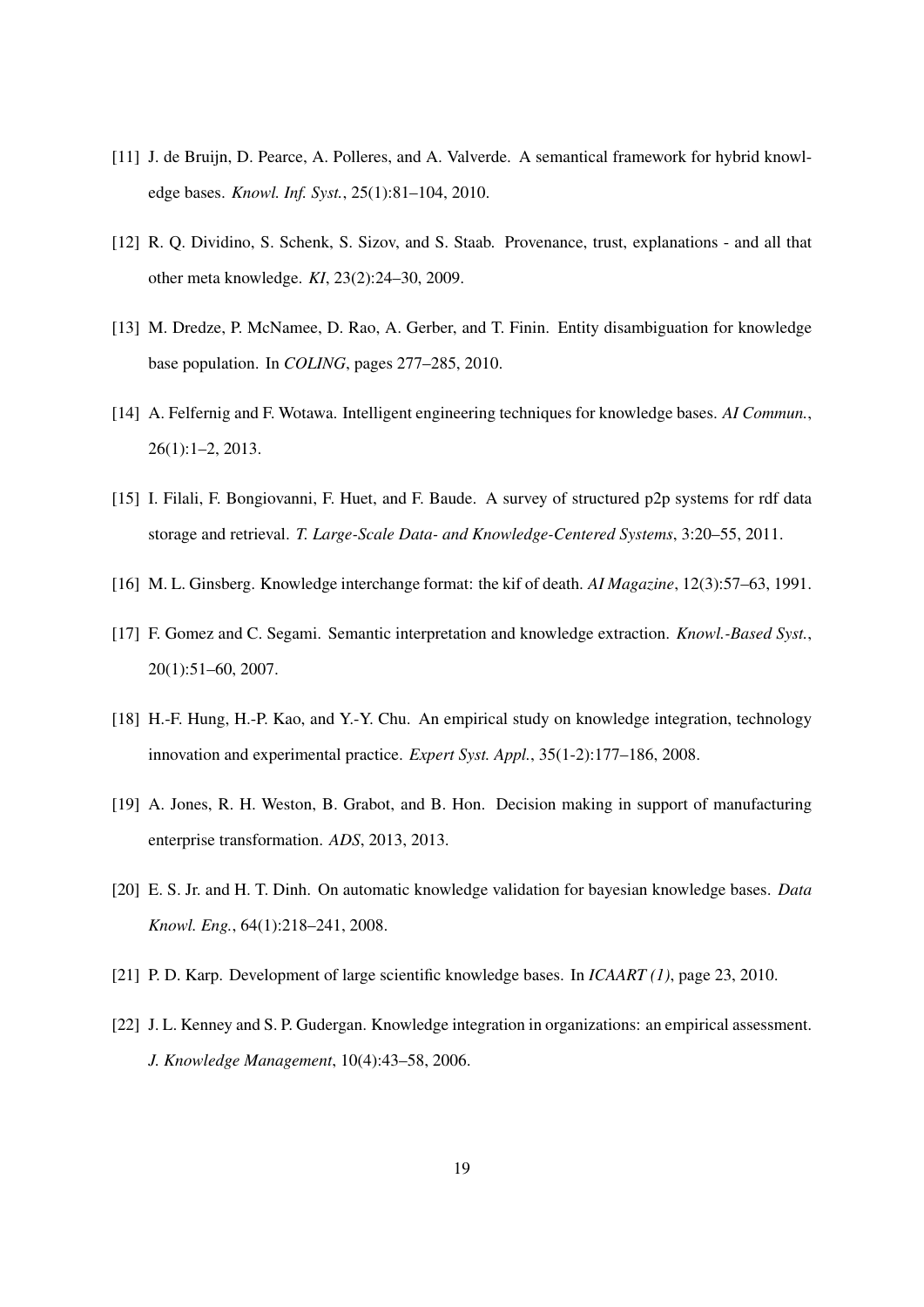- [23] R. Kumar, P. Raghavan, S. Rajagopalan, and A. Tomkins. Extracting large-scale knowledge bases from the web. In M. P. Atkinson, M. E. Orlowska, P. Valduriez, S. B. Zdonik, and M. L. Brodie, editors, *VLDB'99, Proceedings of 25th International Conference on Very Large Data Bases, September 7-10, 1999, Edinburgh, Scotland, UK*, pages 639–650. Morgan Kaufmann, 1999.
- [24] I. Lahoud, D. Monticolo, V. Hilaire, and S. Gomes. A metamodeling and transformation approach for knowledge extraction. In *NDT (2)*, pages 54–68, 2012.
- [25] D. B. Lenat. Problems of scale in building, maintaining and using very large formal ontologies. In *FOIS*, page 3, 2006.
- [26] W. Lepuschitz, V. Jirkovský, P. Kadera, and P. Vrba. A multi-layer approach for failure detection in a manufacturing system based on automation agents. In *ITNG*, pages 1–6, 2012.
- [27] H. J. Levesque. A completeness result for reasoning with incomplete first-order knowledge bases. In *KR*, pages 14–23, 1998.
- [28] W.-B. Lin. The effect of knowledge sharing model. *Expert Syst. Appl.*, 34(2):1508–1521, 2008.
- [29] J. Martínez-Gil and J. F. Aldana-Montes. Reverse ontology matching. *SIGMOD Record*, 39(4):5– 11, 2010.
- [30] J. Martínez-Gil and J. F. Aldana-Montes. Evaluation of two heuristic approaches to solve the ontology meta-matching problem. *Knowl. Inf. Syst.*, 26(2):225–247, 2011.
- [31] J. Martínez-Gil and J. F. Aldana-Montes. An overview of current ontology meta-matching solutions. *Knowledge Eng. Review*, 27(4):393–412, 2012.
- [32] J. Martínez-Gil, I. Navas-Delgado, and J. F. Aldana-Montes. Maf: An ontology matching framework. *J. UCS*, 18(2):194–217, 2012.
- [33] P. McNamee, H. T. Dang, H. Simpson, P. Schone, and S. Strassel. An evaluation of technologies for knowledge base population. In *LREC*, 2010.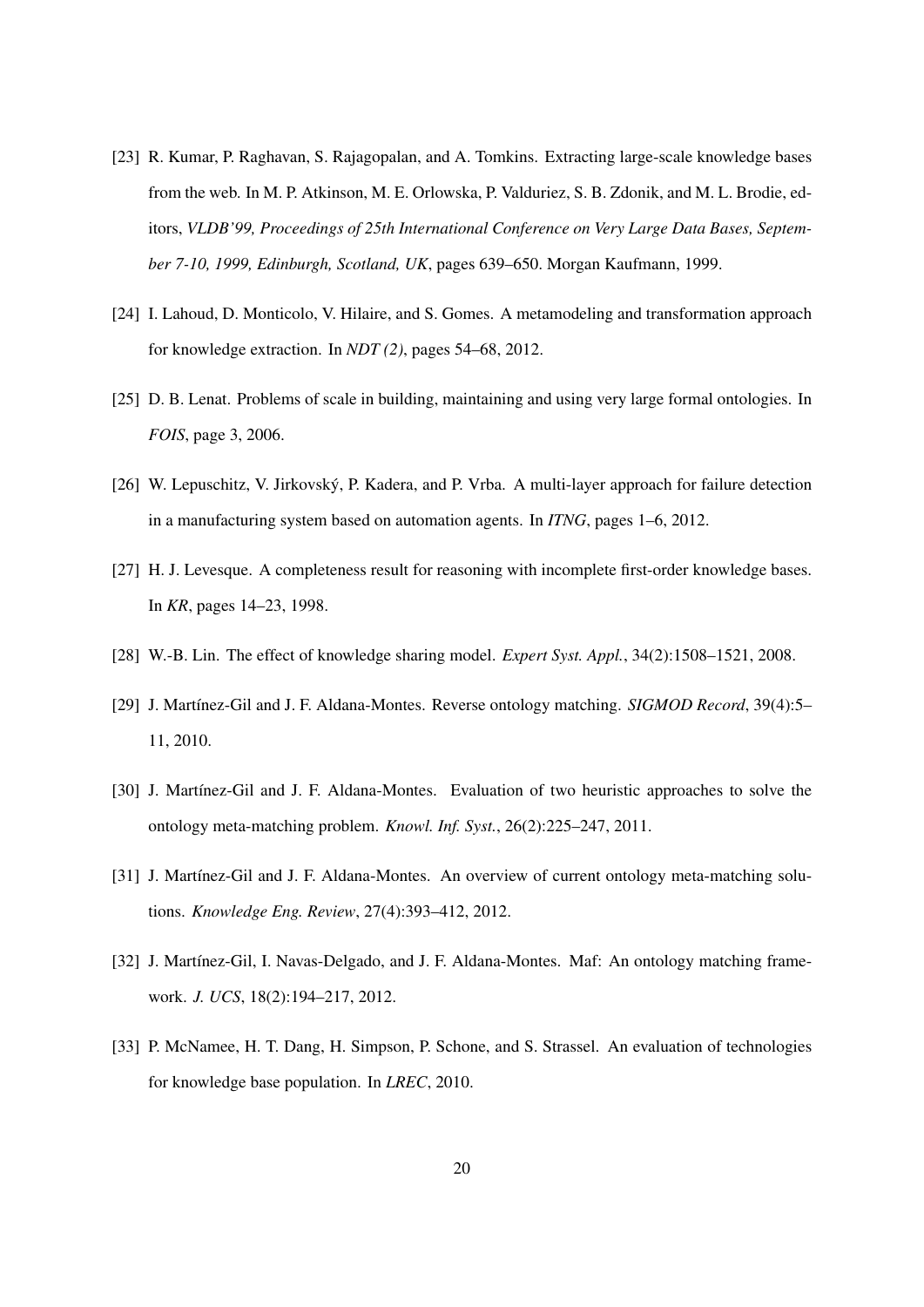- [34] J. D. Moore. *Participating in explanatory dialogues : interpreting and responding to questions in context*. ACL-MIT Press series in natural language processing. Cambridge, Mass. MIT Press, 1995. A Bradford book.
- [35] J. Morrissey and R. Zhao. R/quest: A question answering system. In *FQAS*, pages 79–90, 2013.
- [36] D. Nevo, I. Benbasat, and Y. Wand. The knowledge demands of expertise seekers in two different contexts: Knowledge allocation versus knowledge retrieval. *Decision Support Systems*, 53(3):482– 489, 2012.
- [37] G. Pirrò. A semantic similarity metric combining features and intrinsic information content. *Data Knowl. Eng.*, 68(11):1289–1308, 2009.
- [38] I. J. Rudas, E. Pap, and J. C. Fodor. Information aggregation in intelligent systems: An application oriented approach. *Knowl.-Based Syst.*, 38:3–13, 2013.
- [39] D. Sánchez, M. Batet, and D. Isern. Ontology-based information content computation. *Knowl.*-*Based Syst.*, 24(2):297–303, 2011.
- [40] A. Sharma and K. D. Forbus. Automatic extraction of efficient axiom sets from large knowledge bases. In *AAAI*, 2013.
- [41] S. Shekarpour. Dc proposal: Automatically transforming keyword queries to sparql on large-scale knowledge bases. In *International Semantic Web Conference (2)*, pages 357–364, 2011.
- [42] P. Shvaiko and J. Euzenat. Ontology matching: State of the art and future challenges. *IEEE Trans. Knowl. Data Eng.*, 25(1):158–176, 2013.
- [43] S.-S. Wang and D. Liu. Knowledge representation and reasoning for qualitative spatial change. *Knowl.-Based Syst.*, 30:161–171, 2012.
- [44] S.-J. Yen, Y.-C. Wu, J.-C. Yang, Y.-S. Lee, C.-J. Lee, and J.-J. Liu. A support vector machine-based context-ranking model for question answering. *Inf. Sci.*, 224:77–87, 2013.